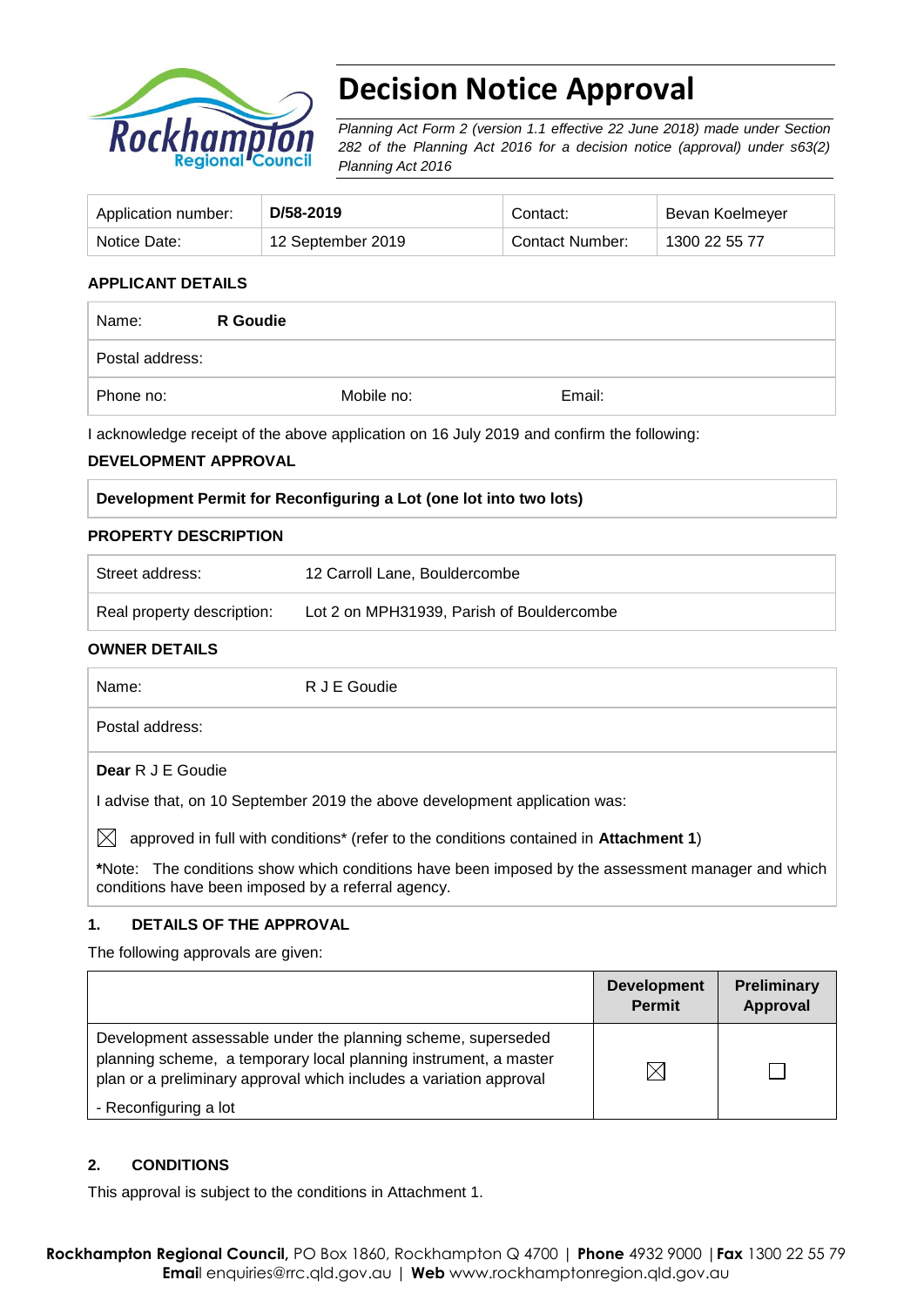## **3. FURTHER DEVELOPMENT PERMITS REQUIRED**

Please be advised that the following development permits are required to be obtained before the development can be carried out:

| Type of development permit required | Subject of the required development permit |
|-------------------------------------|--------------------------------------------|
| <b>Operational Works</b>            | Access Works                               |

## **4. REFERRAL AGENCIES NIL**

#### **5. THE APPROVED PLANS**

**The approved development must be completed and maintained generally in accordance with the approved drawings and documents:**

| Drawing/report title   Prepared by |                                                                 | Date | Reference number   Revision |  |
|------------------------------------|-----------------------------------------------------------------|------|-----------------------------|--|
|                                    | Reconfiguration Plan   Capricorn Survey Group CQ   27 June 2019 |      | 7413-01-ROL                 |  |

#### **6. CURRENCY PERIOD FOR THE APPROVAL (s.85 of the** *Planning Act***)**

The standard currency periods stated in section 85 of *Planning Act 2016* apply to each aspect of development in this approval, if not stated in the conditions of approval attached.

#### **7. STATEMENT OF REASONS**

| Description of the<br>development               | The proposed development is for Reconfiguring a Lot (one lot into two<br>lots)                                                                                                                                                                                                                                                                                         |  |  |
|-------------------------------------------------|------------------------------------------------------------------------------------------------------------------------------------------------------------------------------------------------------------------------------------------------------------------------------------------------------------------------------------------------------------------------|--|--|
| <b>Reasons for Decision</b>                     | The reconfiguration will result in lots that are of a suitable size and<br>a)<br>dimension to facilitate appropriate land uses commensurate with the<br><b>Rural Residential Zone;</b>                                                                                                                                                                                 |  |  |
|                                                 | Assessment of the development against the relevant zone purpose,<br>b)<br>planning scheme codes and planning scheme policies demonstrates<br>that the proposed development will not cause significant adverse<br>impacts on the surrounding natural environment, built environment<br>and infrastructure, community facilities, or local character and<br>amenity; and |  |  |
|                                                 | The proposed development does not compromise the relevant State<br>c)<br>Planning Policy.                                                                                                                                                                                                                                                                              |  |  |
| <b>Assessment Benchmarks</b>                    | The proposed development was assessed against the following<br>assessment benchmarks:                                                                                                                                                                                                                                                                                  |  |  |
|                                                 | Rural residential zone code;<br>$\bullet$                                                                                                                                                                                                                                                                                                                              |  |  |
|                                                 | Access, parking and transport code;<br>$\bullet$                                                                                                                                                                                                                                                                                                                       |  |  |
|                                                 | Landscape code;<br>$\bullet$                                                                                                                                                                                                                                                                                                                                           |  |  |
|                                                 | Reconfiguring a lot code;<br>٠                                                                                                                                                                                                                                                                                                                                         |  |  |
|                                                 | Stormwater management code; and<br>$\bullet$                                                                                                                                                                                                                                                                                                                           |  |  |
|                                                 | Water and sewer code.                                                                                                                                                                                                                                                                                                                                                  |  |  |
| <b>Compliance with</b><br>assessment benchmarks | The development was assessed against all of the assessment<br>benchmarks listed above and complies with all of these without exception.                                                                                                                                                                                                                                |  |  |
| <b>Matters prescribed by</b>                    | The State Planning Policy - Part E;<br>i)                                                                                                                                                                                                                                                                                                                              |  |  |
| regulation                                      | ii)<br>The Central Queensland Regional Plan;                                                                                                                                                                                                                                                                                                                           |  |  |
|                                                 | The Rockhampton Region Planning Scheme 2015; and<br>iii)                                                                                                                                                                                                                                                                                                               |  |  |
|                                                 | The common material, being the material submitted with the<br>iv)<br>application.                                                                                                                                                                                                                                                                                      |  |  |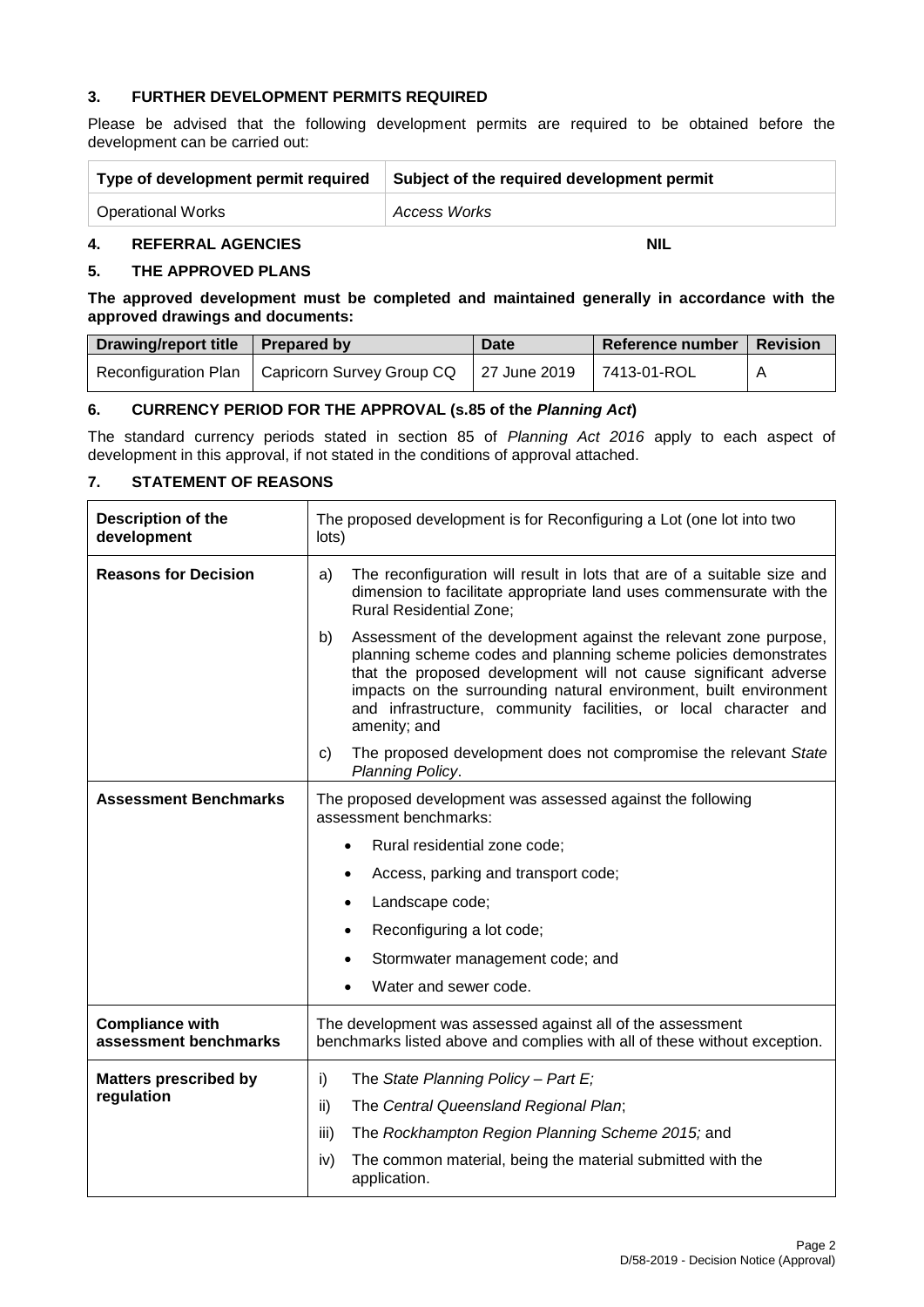## **8. APPEAL RIGHTS**

The rights of an applicant to appeal to a tribunal or the Planning and Environment Court against a decision about a development application are set out in chapter 6, part 1 of the *Planning Act 2016*. There may also be a right to make an application for a declaration by a tribunal (see chapter 6, part 2 of the *Planning Act 2016).*

## *Appeal by an applicant*

An applicant for a development application may appeal to the Planning and Environment Court against the following:

- the refusal of all or part of the development application
- a provision of the development approval
- the decision to give a preliminary approval when a development permit was applied for
- a deemed refusal of the development application.

An applicant may also have a right to appeal to the Development tribunal. For more information, see schedule 1 of the *Planning Act 2016*.

The timeframes for starting an appeal in the Planning and Environment Court are set out in section 229 of the *Planning Act 2016*.

**Attachment 2** is an extract from the *Planning Act 2016* that sets out the applicant's appeal rights and the appeal rights of a submitter.

## **9. WHEN THE DEVELOPMENT APPROVAL TAKES EFFECT**

This development approval takes effect:

From the time the decision notice is given  $-$  if there is no submitter and the applicant does not appeal the decision to the court.

Or

When the submitter's appeal period ends  $-$  if there is a submitter and the applicant does not appeal the decision to the court.

Or

Subject to the decision of the court, when the appeal is finally decided  $-$  if an appeal is made to the court.

## **10. ASSESSMENT MANAGER**

| Name: | Tarnya Fitzgibbon                            | Signature: | Date: 12 September 2019 |
|-------|----------------------------------------------|------------|-------------------------|
|       | <b>COORDINATOR</b><br>DEVELOPMENT ASSESSMENT |            |                         |
|       |                                              |            |                         |

## **Attachment 1 – Conditions of the approval**

*Part 1* **–** *Conditions imposed by the assessment manager [Note: where a condition is imposed about infrastructure under Chapter 4 of the Planning Act 2016, the relevant provision of the Act under which this condition was imposed must be specified.]*

## **Attachment 2—Extract on appeal rights**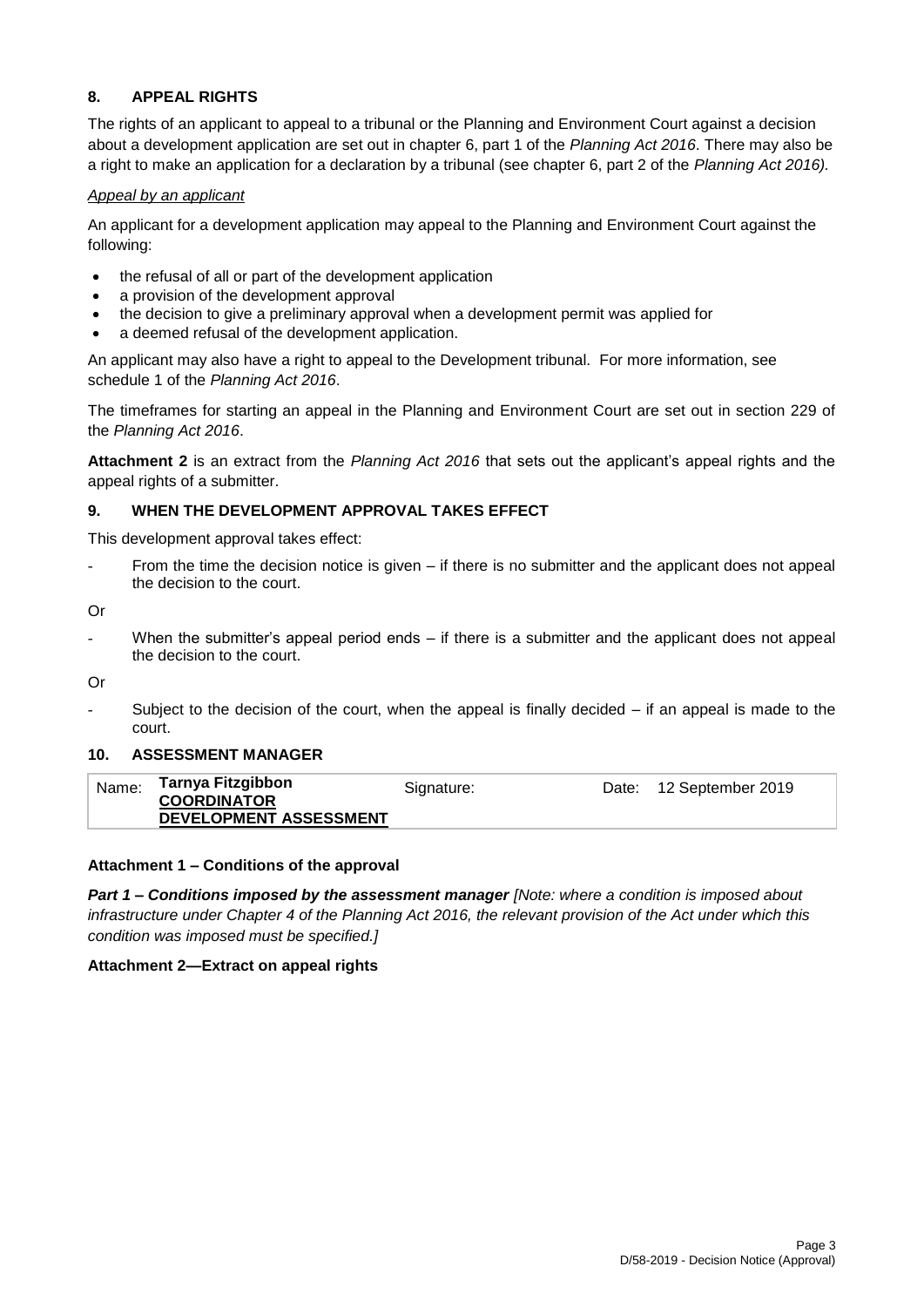

## **Attachment 1 – Part 1 Rockhampton Regional Council Conditions**

*Planning Act 2016*

- 1.0 ADMINISTRATION
- 1.1 The Developer and his employee, agent, contractor or invitee is responsible for ensuring compliance with the conditions of this development approval.
- 1.2 Where these Conditions refer to "Council" in relation to requiring Council to approve or to be satisfied as to any matter, or conferring on the Council a function, power or discretion, that role may be fulfilled in whole or in part by a delegate appointed for that purpose by the Council.
- 1.3 All conditions, works, or requirements of this development approval must be undertaken, completed, and be accompanied by a Compliance Certificate for any operational works required by this development approval:
	- 1.3.1 to Council's satisfaction;
	- 1.3.2 at no cost to Council; and
	- 1.3.3 prior to the issue of the Survey Plan Approval Certificate,

unless otherwise stated.

- 1.4 Infrastructure requirements of this development approval must be contributed to the relevant authorities, where applicable, at no cost to Council, prior to the issue of the Survey Plan Approval Certificate, unless otherwise stated.
- 1.5 The following further Development Permits must be obtained prior to the commencement of any works associated with their purposes:
	- 1.5.1 Operational Works:
		- (i) Access Works.
- 1.6 All works must be designed, constructed and maintained in accordance with the relevant Council policies, guidelines and standards, unless otherwise stated.
- 1.7 All engineering drawings/specifications, design and construction works must be in accordance with the requirements of the relevant *Australian Standards* and must be approved, supervised and certified by a Registered Professional Engineer of Queensland.

## 2.0 APPROVED PLANS AND DOCUMENTS

2.1 The approved development must be completed and maintained generally in accordance with the approved plans and documents, except where amended by any condition of this development approval:

| Drawing/report<br>title | <b>Prepared by</b>                  | <b>Date</b>                | <b>Reference</b><br>number | <b>Revision</b> |
|-------------------------|-------------------------------------|----------------------------|----------------------------|-----------------|
| Reconfiguration<br>Plan | <b>Capricorn Survey</b><br>Group CQ | 27 June 2019   7413-01-ROL |                            |                 |

2.2 Where there is any conflict between the conditions of this development approval and the details shown on the approved plans and documents, the conditions of this development approval must prevail.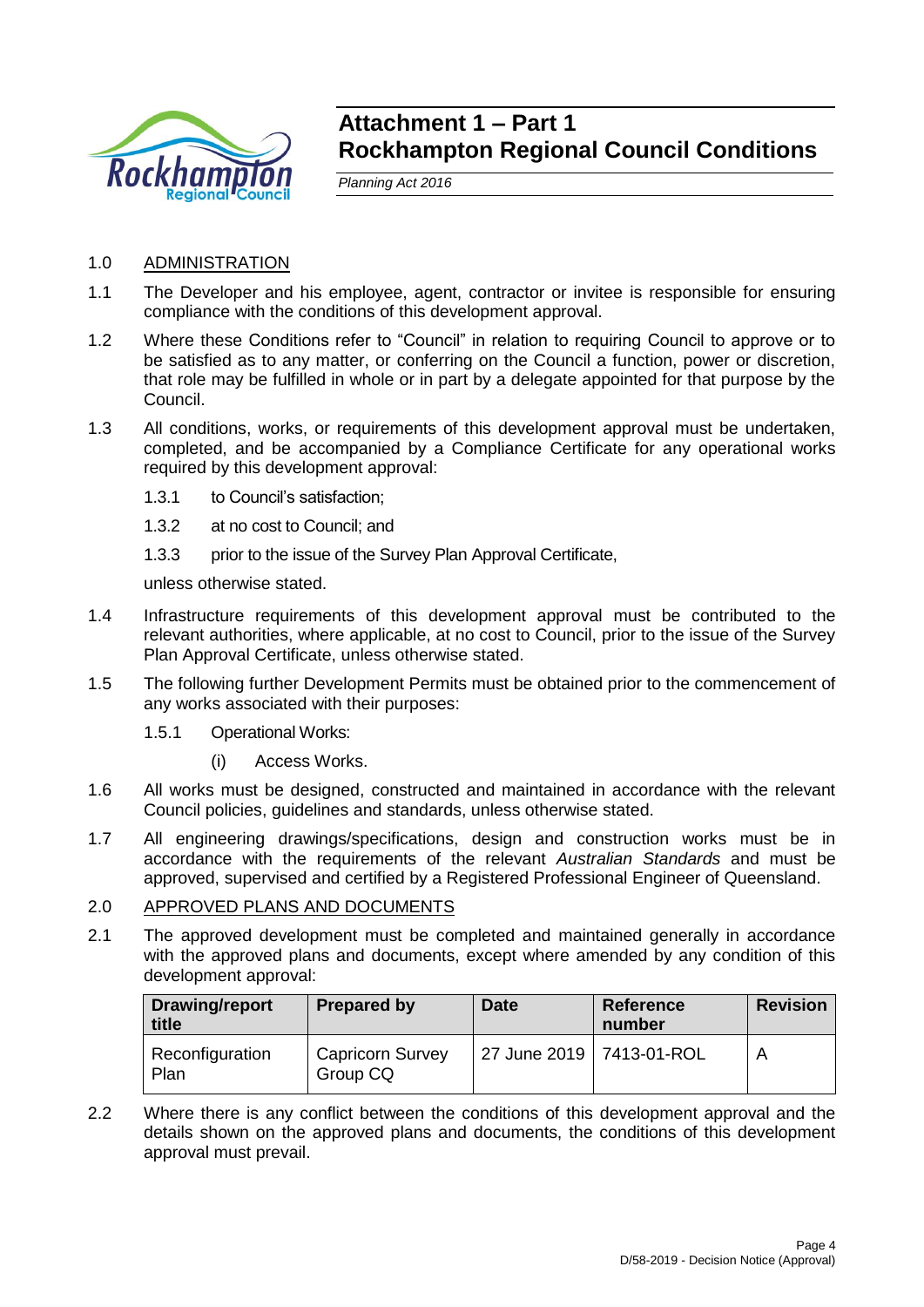- 2.3 Where conditions require the above plans or documents to be amended, the revised document(s) must be submitted for approval by Council prior to the submission of an application for the issue of the Survey Plan Approval Certificate.
- 3.0 ACCESS WORKS
- 3.1 A Development Permit for Operational Works (access works) must be obtained prior to the commencement of any access works required by this development approval.
- 3.2 All access works must be designed and constructed in accordance with the approved plans (refer to condition 2.1), *Capricorn Municipal Development Guidelines*, and the provisions of a Development Permit for Operational Works (access works).
- 3.3 To provide unimpeded access to Lot 2, the existing gate and fence located across the Carroll Lane road reserve must be removed prior to the issue of the Survey Plan Approval Certificate.
- 3.4 Carroll Lane must be upgraded to provide access to proposed Lot 2 from the end of the existing bitumen seal to the frontage of proposed Lot 2. This new rural access must be constructed in accordance with the following requirements:
	- 3.4.1 be at least equal to the width of the existing constructed Carroll Lane road; and
	- 3.4.2 be constructed of a minimum standard being 'Type 2 Unbound material (Subtype 2.5, with a minimum California Bearing Ratio (soaked) of 15)'.
- 3.5 All maintenance of the new rural access is to be the full responsibility of the property owner of proposed Lot 2, at no cost to Council (refer to Condition 3.4).

## 4.0 PLUMBING AND DRAINAGE WORKS

- 4.1 The internal Plumbing and Sanitary Drainage of all the existing building(s) and/or structure(s) located within proposed Lot 1 must be contained within the lot it serves.
- 4.2 Any alteration, disconnection and/or relocation of internal plumbing and sanitary drainage works associated with the existing building(s) and/or structure(s) on proposed Lot 1 must be completed in accordance with regulated work under the *Plumbing and Drainage Act* and Council's Plumbing and Drainage Policies.

## 5.0 ROOF AND ALLOTMENT DRAINAGE WORKS

- 5.1 All roof and allotment runoff from proposed Lot 1 and proposed Lot 2 must be discharged such that it does not restrict, impair or change the natural flow of runoff water or cause a nuisance to surrounding land or infrastructure.
- 5.2 Overland flow paths must be wholly contained within a drainage easement. The width of the easement must be such that it conveys a one percent (1%) Annual Exceedance Probability defined storm event runoff.
- 5.3 Any application for the Survey Plan Approval Certificate must be accompanied by an overland flow path assessment report for the subject land. This report must be prepared and certified by a Registered Professional Engineer of Queensland. This report must at a minimum include:
	- 5.3.1 Identification of catchments of the flow path;
	- 5.3.2 An assessment of the peak discharge of a one percent (1%) Annual Exceedance Probability defined storm event;
	- 5.3.3 Identification of all areas of the subject land to be dedicated as easements in favour of Council for the purpose of conveyance of the one percent (1%) Annual Exceedance Probability defined flood event, must be detailed on a Survey Plan; and
	- 5.3.4 Details of all calculations, assumptions and data files (where applicable).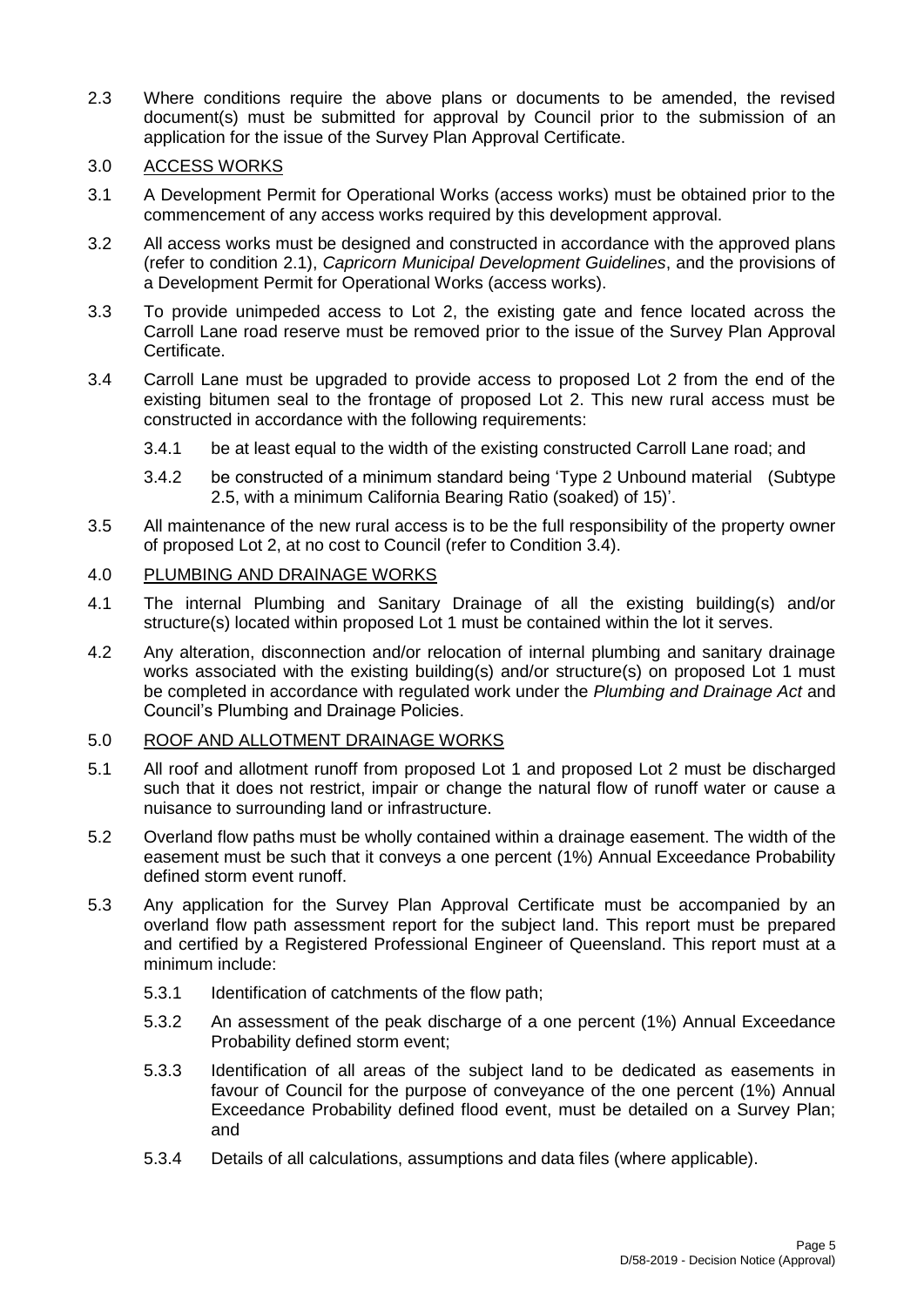## 6.0 ELECTRICITY

- 6.1 Electricity services must be provided to each lot in accordance with the standards and requirements of the relevant service provider.
- 6.2 A *Certificate of Electricity Supply* from the relevant service provider must be provided to Council, prior to the issue of the Survey Plan Approval Certificate.

Note: The applicant can enter into a *Negotiated Connection Establishment Contract* with the Supplier for the provisioning of electrical services and/or street lighting. Provided the Applicant has undertaken all the conditions of the contract, including providing performance security, the Supplier will issue *a Certificate of Electricity Supply*.

## 7.0 TELECOMMUNICATIONS

- 7.1 Telecommunications services must be provided to each lot in accordance with the standards and requirements of the relevant service provider. Unless otherwise stipulated by telecommunications legislation at the time of installation, this includes all necessary pits and pipes, and conduits that provide a connection to the telecommunications network.
- 7.2 Evidence (see below) of acceptance of the works from the relevant service provider must be provided to Council, prior to the issue of the Survey Plan Approval Certificate e.g. This will be a letter from either :-

**NBN** *a 'Certificate of Practical Completion*',

**Telstra** a '*Telecommunications Agreement/Provisioning Letter*',

**A Licenced Carrier** under the *Telecommunications Act 1997* - (*signed documentation from a Registered Professional Engineer Queensland - electrical enginee*r.)

## 8.0 ASSET MANAGEMENT

- 8.1 Any alteration necessary to electricity, telephone, water mains, sewerage mains, and/or public utility installations resulting from the development or in connection with the development, must be undertaken and completed at no cost to Council.
- 8.2 Any damage to existing stormwater, water supply and sewerage infrastructure, kerb and channel, pathway or roadway (including removal of concrete slurry from public land and Council infrastructure), that occurs while any works are being carried out in association with this development approval must be repaired at full cost to the developer. This includes the reinstatement of any existing traffic signs or pavement markings that may have been removed or damaged.

## 9.0 ENVIRONMENTAL

9.1 An Erosion Control and Stormwater Control Management Plan in accordance with the *Capricorn Municipal Design Guidelines*, must be implemented, monitored and maintained for the duration of the works, and until all exposed soil areas are permanently stabilised (for example, turfed, hydromulched, concreted, landscaped). The plan must be available on-site for inspection by Council Officers whilst all works are being carried out.

## 10.0 OPERATING PROCEDURES

10.1 All construction materials, waste, waste skips, machinery and contractors' vehicles must be located and stored or parked within the development site. Storage of materials, or parking of construction machinery or contractors' vehicles must not occur within Carroll Lane.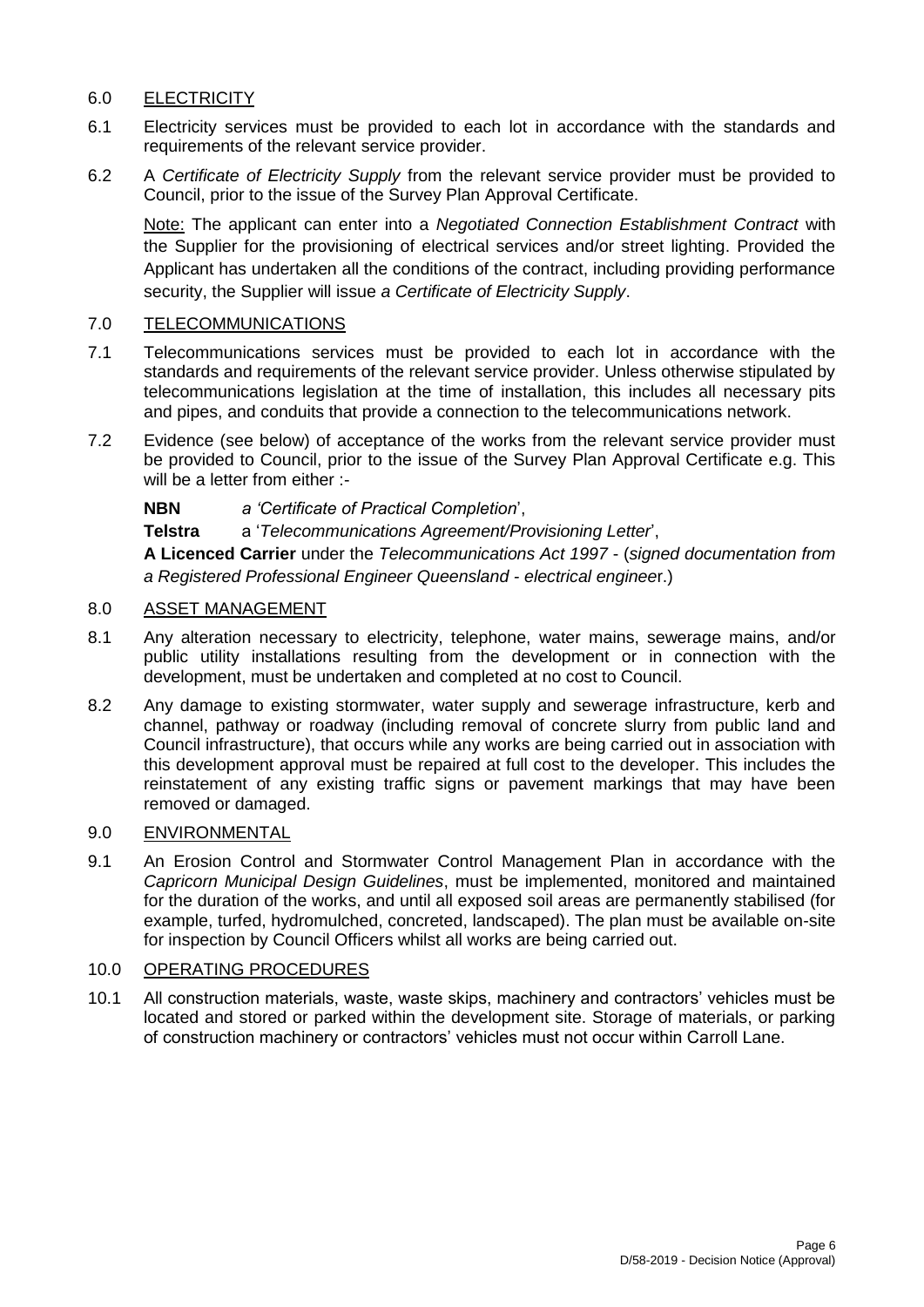## ADVISORY NOTES

## NOTE 1. Aboriginal Cultural Heritage

It is advised that under section 23 of the *Aboriginal Cultural Heritage Act 2003*, a person who carries out an activity must take all reasonable and practicable measures to ensure the activity does not harm Aboriginal cultural heritage (the "cultural heritage duty of care"). Maximum penalties for breaching the duty of care are listed in the Aboriginal cultural heritage legislation. The information on Aboriginal cultural heritage is available on the Department of Aboriginal and Torres Strait Islander and Multicultural Affairs website: [www.datsip.qld.gov.au](http://www.datsip.qld.gov.au/)

## NOTE 2. General Environmental Duty

General environmental duty under the *Environmental Protection Act 1994* prohibits unlawful environmental nuisance caused by noise, aerosols, particles, dust, ash, fumes, light, odour or smoke beyond the boundaries of the development site during all stages of the development including earthworks, construction and operation.

## NOTE 3. General Safety Of Public During Construction

The *Work Health and Safety Act 2011* and *Manual of Uniform Traffic Control Devices* must be complied with in carrying out any construction works, and to ensure safe traffic control and safe public access in respect of works being constructed on a road.

## NOTE 4. Works in Road Reserve Permit

It is advised that a Works in Road Reserve Permit (including a fee for the vehicle crossover and compliant with Standard *Capricorn Municipal Development Guidelines,* Standard Drawings) may be accepted in place of the application for a Development Permit for Operational Works (access works).

## NOTE 5. Infrastructure Charges Notice

This application is subject to infrastructure charges in accordance with Council policies. The charges are presented on an Infrastructure Charges Notice.

## NOTE 6. Provision for Sewer and Water services

Each lot's on-site sewerage treatment and disposal systems must comply with the *Queensland Plumbing and Wastewater Code*, *Australian Standard AS1547:2012 "Onsite domestic wastewater management"* and Council Plumbing and Drainage Policies. Sustainable Water sources including rainwater tanks, and a bore or small dam must be provided.

## NOTE 7. Rural Addressing

All rural addressing must be provided to each lot in accordance with Council's rural addressing procedures.

## NOTE 8. (Property Note) Rural Access

All maintenance of the rural access is to be the full responsibility of the property owner of proposed Lot 2, at no cost to Council. Refer to Condition 3.4 of Development Permit D/58-2019.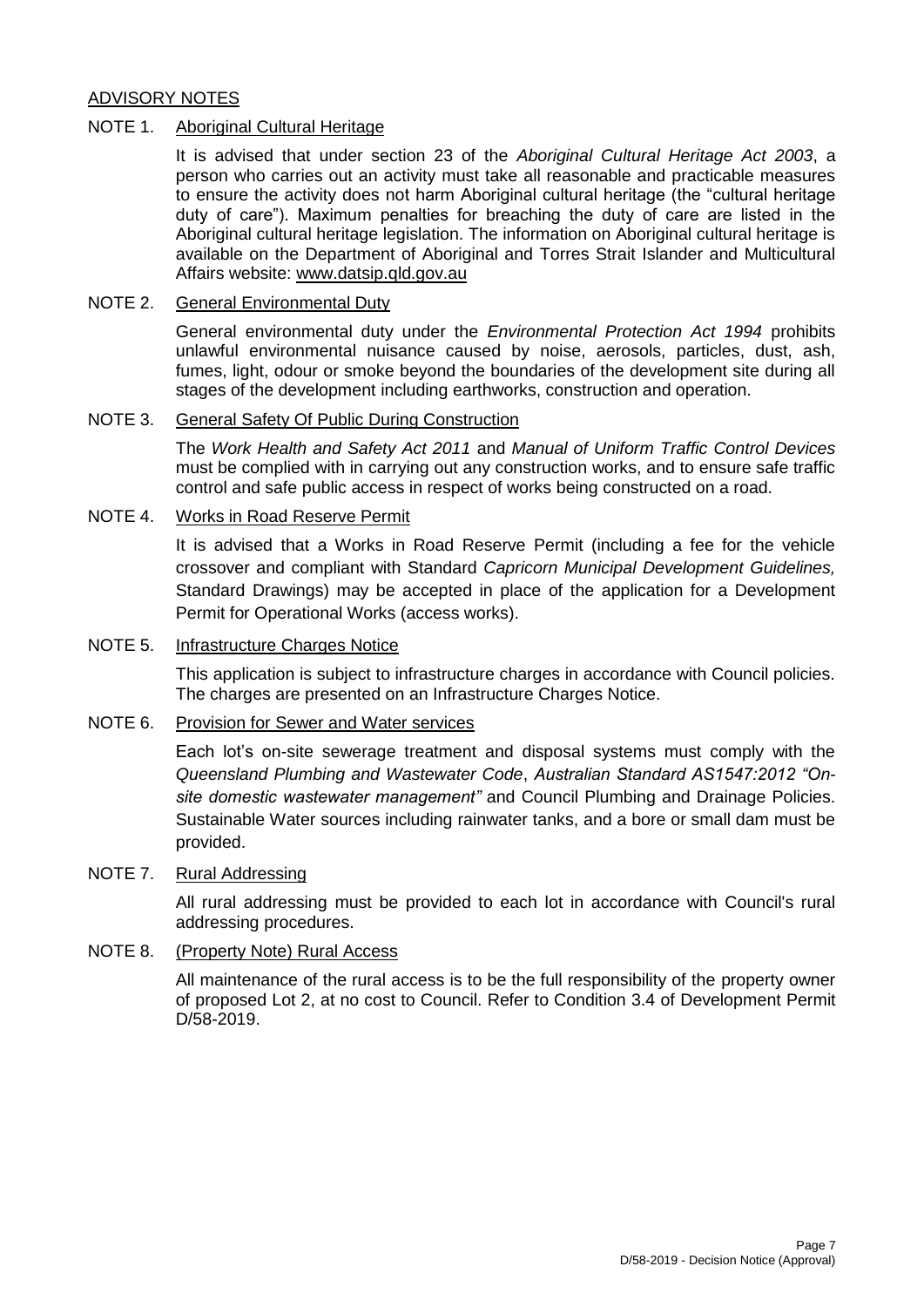

# **Attachment 2 - Appeal Rights**

*PLANNING ACT 2016*

The following is an extract from the *Planning Act 2016 (Chapter 6)*

#### *Appeal rights*

## *229 Appeals to tribunal or P&E Court*

- (1) Schedule 1 states—
	- (a) matters that may be appealed to— (i)either a tribunal or the P&E Court; or (ii)only a tribunal; or
	- (iii)only the P&E Court; and (b) the person—
		- (i)who may appeal a matter (the **appellant**); and (ii)who is a respondent in an appeal of the matter; and (iii)who is a co-respondent in an appeal of the matter; and
		- (iv)who may elect to be a co-respondent in an appeal of the matter.
- (2) An appellant may start an appeal within the appeal period.
- (3) The **appeal period** is—
	- (a) for an appeal by a building advisory agency—10 business days after a decision notice for the decision is given to the agency or
	- (b) for an appeal against a deemed refusal—at any time after the deemed refusal happens; or
	- (c) for an appeal against a decision of the Minister, under chapter 7, part 4, to register premises or to renew the registration of premises—20 business days after a notice is published under section 269(3)(a) or (4); or
	- (d) for an appeal against an infrastructure charges notice— 20 business days after the infrastructure charges notice is given to the person; or
	- (e) for an appeal about a deemed approval of a development application for which a decision notice has not been given—30 business days after the applicant gives the deemed approval notice to the assessment manager; or
	- (f) for any other appeal—20 business days after a notice of the decision for the matter, including an enforcement notice, is given to the person.

#### Note—

See the P&E Court Act for the court's power to extend the appeal period.

- (4) Each respondent and co-respondent for an appeal may be heard in the appeal.
- (5) If an appeal is only about a referral agency's response, the assessment manager may apply to the tribunal or P&E Court to withdraw from the appeal.
- (6) To remove any doubt, it is declared that an appeal against an infrastructure charges notice must not be about—
	- (a) the adopted charge itself; or
	- (b) for a decision about an offset or refund—
		- (i) the establishment cost of trunk infrastructure identified in a LGIP; or
		- (ii) the cost of infrastructure decided using the method
	- included in the local government's charges resolution.
- **230 Notice of appeal**
- (1) An appellant starts an appeal by lodging, with the registrar of the tribunal or P&E Court, a notice of appeal that—
	- (a) is in the approved form; and
	- (b) succinctly states the grounds of the appeal.
- (2) The notice of appeal must be accompanied by the required fee.
- (3) The appellant or, for an appeal to a tribunal, the registrar must, within the service period, give a copy of the notice of appeal to—
- (a) the respondent for the appeal; and
- (b) each co-respondent for the appeal; and
- (c) for an appeal about a development application under schedule 1, table 1, item 1—each principal submitter for the development application; and
- (d) for an appeal about a change application under schedule 1, table 1, item 2—each principal submitter for the change application; and
- (e) each person who may elect to become a co-respondent for the appeal, other than an eligible submitter who is not a principal submitter in an appeal under paragraph (c) or (d); and
- (f) for an appeal to the P&E Court—the chief executive; and
- (g) for an appeal to a tribunal under another Act—any other person who the registrar considers appropriate.
- (4) The **service period** is—
	- (a) if a submitter or advice agency started the appeal in the P&E Court—2 business days after the appeal is started; or
	- (b) otherwise—10 business days after the appeal is started.
- (5) A notice of appeal given to a person who may elect to be a co-respondent must state the effect of subsection
- (6) A person elects to be a co-respondent by filing a notice of election, in the approved form, within 10 business days after the notice of appeal is given to the person*.*
- **231 Other appeals**
- (1) Subject to this chapter, schedule 1 and the P&E Court Act, unless the Supreme Court decides a decision or other matter under this Act is affected by jurisdictional error, the decision or matter is non-appealable.
- (2) The Judicial Review Act 1991, part 5 applies to the decision or matter to the extent it is affected by jurisdictional error.
- (3) A person who, but for subsection (1) could have made an application under the Judicial Review Act 1991 in relation to the decision or matter, may apply under part 4 of that Act for a statement of reasons in relation to the decision or matter.
- (4) In this section— **decision** includes—
	- (a) conduct engaged in for the purpose of making a decision; and
	- (b) other conduct that relates to the making of a decision; and
	- (c) the making of a decision or the failure to make a decision; and
	- (d) a purported decision; and
	- (e) a deemed refusal.

**non-appealable**, for a decision or matter, means the decision or matter—

- (a) is final and conclusive; and
- (b) may not be challenged, appealed against, reviewed, quashed, set aside or called into question in any other way under the Judicial Review Act 1991 or otherwise, whether by the Supreme Court, another court, a tribunal or another entity; and
- (c) is not subject to any declaratory, injunctive or other order of the Supreme Court, another court, a tribunal or another entity on any ground.

#### **232 Rules of the P&E Court**

- (1) A person who is appealing to the P&E Court must comply with the rules of the court that apply to the appeal.
- (2) However, the P&E Court may hear and decide an appeal even if the person has not complied with rules of the P&E Court.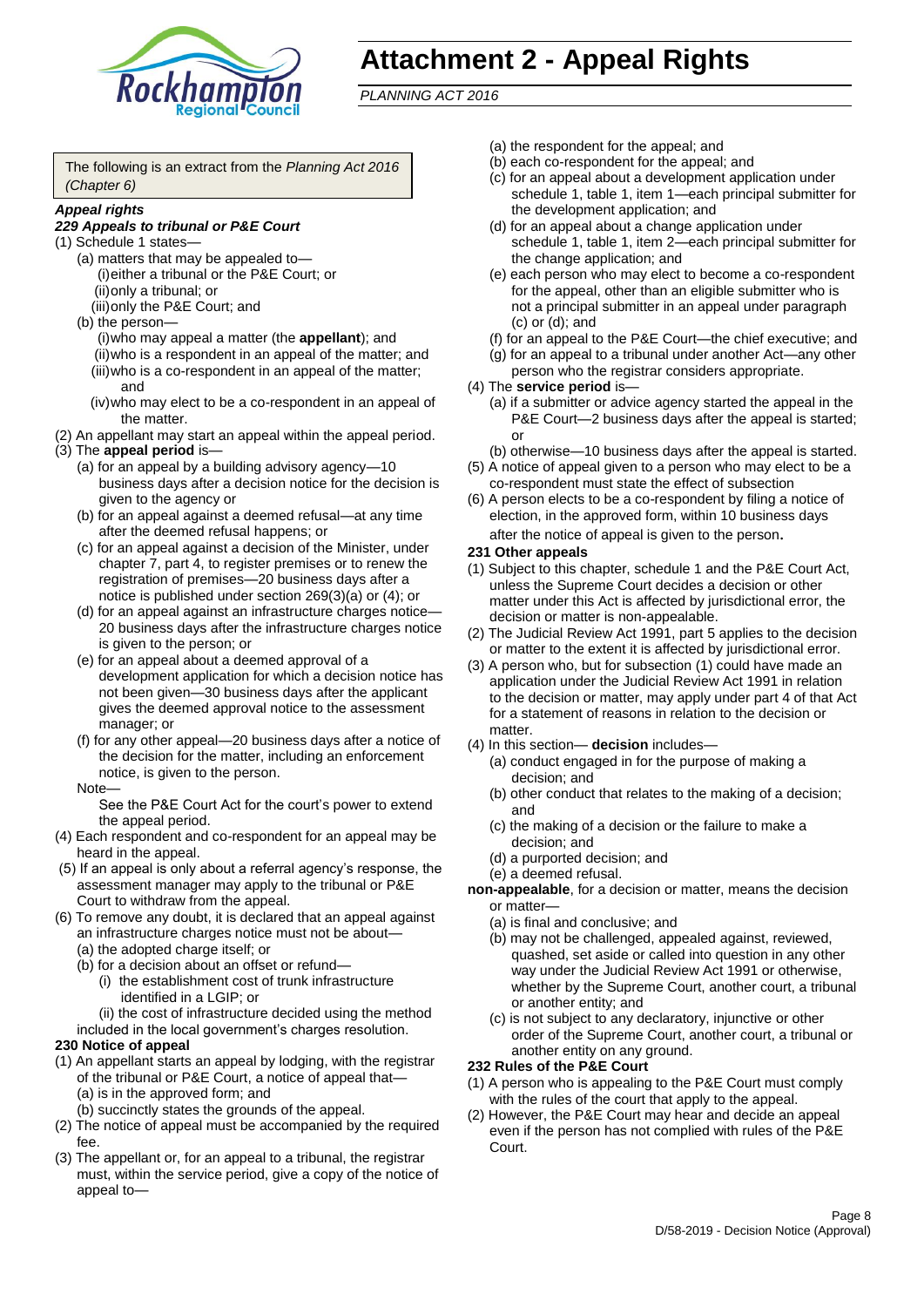

# **Appeal Rights**

*PLANNING ACT 2016*

# **Schedule 1**

#### **Appeals section 229 1 Appeal rights and parties to appeals**

- (1) Table 1 states the matters that may be appealed to—(a) the P&E court; or (b) a tribunal.
- (2) However, table 1 applies to a tribunal only if the matter involves—
	- (a) the refusal, or deemed refusal of a development application, for—
	- (i) a material change of use for a classified building; or
	- (ii) operational work associated with building work, a retaining wall, or a tennis court; or
	- (b) a provision of a development approval for—
	- (i) a material change of use for a classified building; or
- (ii) operational work associated with building work, a retaining wall, or a tennis court; or
	- (c) if a development permit was applied for—the decision to give a preliminary approval for—
		- (i) a material change of use for a classified building; or
	- (ii) operational work associated with building work, a retaining wall, or a tennis court; or
	- (d) a development condition if—
		- (i) the development approval is only for a material change of use that involves the use of a building classified under the Building Code as a class 2 building; and
		- (ii) the building is, or is proposed to be, not more than 3 storeys; and
		- (iii) the proposed development is for not more than 60 sole-occupancy units; or
	- (e) a decision for, or a deemed refusal of, an extension application for a development approval that is only for a material change of use of a classified building; or
	- (f) a decision for, or a deemed refusal of, a change application for a development approval that is only for a material change of use of a classified building; or
	- (g) a matter under this Act, to the extent the matter relates to—
		- (i) the Building Act, other than a matter under that Act that may or must be decided by the Queensland Building and Construction Commission; or
		- (ii) the Plumbing and Drainage Act, part 4 or 5; or
	- (h) a decision to give an enforcement notice in relation to a matter under paragraphs (a) to (g); or
	- (i) a decision to give an infrastructure charges notice; or
	- (j) the refusal, or deemed refusal, of a conversion application; or
	- (k) a matter that, under another Act, may be appealed to the tribunal; or
	- (l) a matter prescribed by regulation.
- (3) Also, table 1 does not apply to a tribunal if the matter

involves—

- (a) for a matter in subsection  $(2)(a)$  to  $(d)$ 
	- (i) a development approval for which the development application required impact assessment; and
	- (ii) a development approval in relation to which the assessment manager received a properly made submission for the development application; or
- (b) a provision of a development approval about the identification or inclusion, under a variation approval, of a matter for the development.
- (4) Table 2 states the matters that may be appealed only to the P&E Court.
- (5) Table 3 states the matters that may be appealed only to the tribunal.
- (6) In each table—
	- (a) column 1 states the appellant in the appeal; and
	- (b) column 2 states the respondent in the appeal; and
	- (c) column 3 states the co-respondent (if any) in the appeal; and
	- (d) column 4 states the co-respondents by election (if any) in the appeal.
- (7) If the chief executive receives a notice of appeal under section 230(3)(f), the chief executive may elect to be a corespondent in the appeal.

| Table 1<br>Appeals to the P&E Court and, for certain matters, to a tribunal                                                                                                                                                                                                                                                                    |                           |                                         |                                                       |  |  |
|------------------------------------------------------------------------------------------------------------------------------------------------------------------------------------------------------------------------------------------------------------------------------------------------------------------------------------------------|---------------------------|-----------------------------------------|-------------------------------------------------------|--|--|
| 1. Development applications<br>An appeal may be made against-<br>(a) the refusal of all or part of the development application; or<br>(b) the deemed refusal of the development application; or<br>(c) a provision of the development approval; or<br>(d) if a development permit was applied for—the decision to give a preliminary approval. |                           |                                         |                                                       |  |  |
| Column 1                                                                                                                                                                                                                                                                                                                                       | Column 2                  | Column 3                                | Column 4                                              |  |  |
| Co-respondent by election<br>Appellant<br>Respondent<br>Co-respondent<br>(if any)<br>$($ if any $)$                                                                                                                                                                                                                                            |                           |                                         |                                                       |  |  |
| The applicant                                                                                                                                                                                                                                                                                                                                  | The assessment<br>manager | If the appeal is about<br>a concurrence | 1 A concurrence agency that is<br>not a co-respondent |  |  |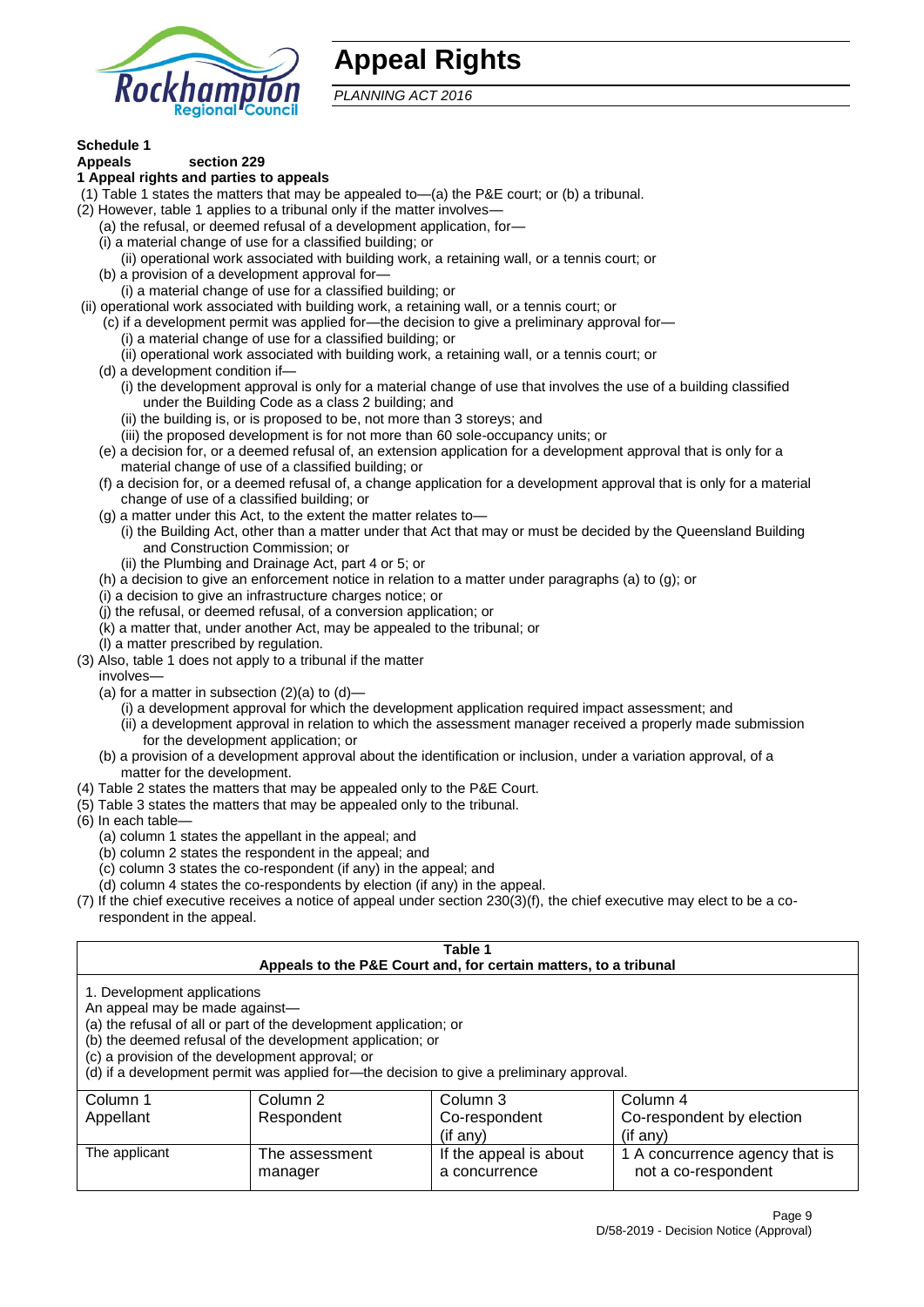| Table 1<br>Appeals to the P&E Court and, for certain matters, to a tribunal                                                                                                                                          |                                   |                                                                 |                                                                                                                                                                                                                                                                                                                                                 |  |
|----------------------------------------------------------------------------------------------------------------------------------------------------------------------------------------------------------------------|-----------------------------------|-----------------------------------------------------------------|-------------------------------------------------------------------------------------------------------------------------------------------------------------------------------------------------------------------------------------------------------------------------------------------------------------------------------------------------|--|
|                                                                                                                                                                                                                      |                                   | agency's referral<br>response-the<br>concurrence agency         | 2 If a chosen Assessment<br>manager is the respondent-<br>the prescribed assessment<br>manager<br>3 Any eligible advice agency for<br>the application<br>4 Any eligible submitter for the<br>application                                                                                                                                        |  |
| 2. Change applications<br>An appeal may be made against-<br>(b) a deemed refusal of a change application.                                                                                                            |                                   |                                                                 | (a) a responsible entity's decision for a change application, other than a decision made by the P&E court; or                                                                                                                                                                                                                                   |  |
| Column 1<br>Appellant                                                                                                                                                                                                | Column <sub>2</sub><br>Respondent | Column 3<br>Co-respondent<br>(if any)                           | Column 4<br>Co-respondent by election<br>(if any)                                                                                                                                                                                                                                                                                               |  |
| 1 The applicant<br>2 If the responsible<br>entity is the<br>assessment<br>manager-an<br>affected entity that<br>gave a pre-request<br>notice or response<br>notice                                                   | The responsible<br>entity         | If an affected entity<br>starts the appeal-the<br>applicant     | 1 A concurrence agency for the<br>development application<br>2 If a chosen assessment<br>manager is the respondent-<br>the prescribed assessment<br>manager<br>3 A private certifier for the<br>development application<br>4 Any eligible advice agency for<br>the change application<br>5 Any eligible submitter for the<br>change application |  |
| 3. Extension applications<br>An appeal may be made against-<br>(a) the assessment manager's decision about an extension application; or<br>(b) a deemed refusal of an extension application.                         |                                   |                                                                 |                                                                                                                                                                                                                                                                                                                                                 |  |
| Column 1<br>Appellant                                                                                                                                                                                                | Column <sub>2</sub><br>Respondent | Column 3<br>Co-respondent<br>(if any)                           | Column 4<br>Co-respondent by election<br>(if any)                                                                                                                                                                                                                                                                                               |  |
| 1 The applicant<br>1<br>$\overline{2}$<br>For a matter other<br>than a deemed<br>refusal of an<br>extension<br>application $-$ a<br>concurrence<br>agency, other than<br>the chief executive,<br>for the application | The assessment<br>manager         | If a concurrence<br>agency starts the<br>appeal - the applicant | If a chosen assessment<br>manager is the respondent - the<br>prescribed assessment manager                                                                                                                                                                                                                                                      |  |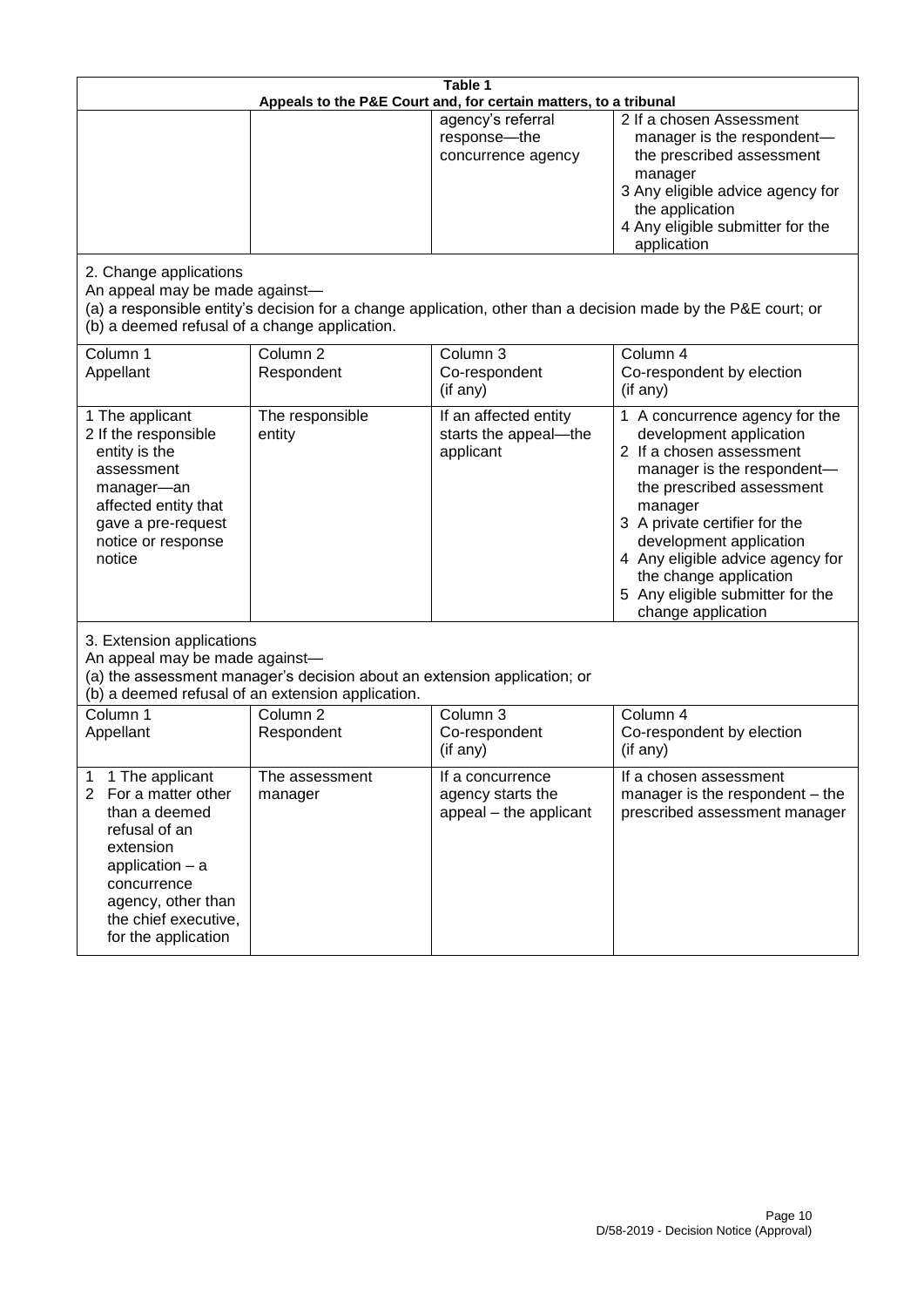#### **Table 1 Appeals to the P&E Court and, for certain matters, to a tribunal**

4. Infrastructure charges notices

- An appeal may be made against an infrastructure charges notice on 1 or more of the following grounds
- a) The notice involved an error relating to
	- (i) The application of the relevant adopted charge; or
- Examples of errors in applying an adopted charge
	- The incorrect application of gross floor area for a non-residential development
	- Applying an incorrect 'use category', under a regulation, to the development
	- (i) The working out of extra demands, for section 120; or
	- (ii) An offset or refund; or
- b) The was no decision about an offset or refund; or
- c) If the infrastructure charges notice states a refund will be given the timing for giving the refund; or
- d) The amount of the charge is so unreasonable that no reasonable relevant local government could have
- imposed the amount.

| Column 1                                                 | Column 2                                                                  | Column 3       | Column 4                  |
|----------------------------------------------------------|---------------------------------------------------------------------------|----------------|---------------------------|
| Appellant                                                | Respondent                                                                | Co-respondent  | Co-respondent by election |
|                                                          |                                                                           | $($ if any $)$ | (if any)                  |
| The person given the<br>Infrastructure charges<br>notice | The local government<br>that gave the<br>infrastructure charges<br>notice |                |                           |

5. Conversion applications

An appeal may be made against—

(a) the refusal of a conversion application; or

(b) a deemed refusal of a conversion application.

| Column 1<br>Appellant | Column 2<br>Respondent                                                  | Column 3<br>Co-respondent<br>$($ if any $)$ | Column 4<br>Co-respondent by election<br>$($ if any $)$ |
|-----------------------|-------------------------------------------------------------------------|---------------------------------------------|---------------------------------------------------------|
| The applicant         | The local government<br>to which the conversion<br>application was made |                                             |                                                         |

6. Enforcement notices

An appeal may be made against the decision to give an enforcement notice.

| Column 1<br>Appellant                      | Column 2<br>Respondent       | Column 3<br>Co-respondent<br>(if any) | Column 4<br>Co-respondent by election<br>(if any)                                                                                                                          |
|--------------------------------------------|------------------------------|---------------------------------------|----------------------------------------------------------------------------------------------------------------------------------------------------------------------------|
| The person given the<br>enforcement notice | The enforcement<br>authority |                                       | If the enforcement authority is<br>not the local government for<br>the premises in relation to which<br>the offence is alleged to have<br>happened-the local<br>government |

#### **Table 2 Appeals to the P&E Court only**

1. Appeals from tribunal

An appeal may be made against a decision of a tribunal, other than a decision under

section 252, on the ground of—

(a) an error or mistake in law on the part of the tribunal; or

(b) jurisdictional error.

| Column 1<br>Appellant                             | Column 2<br>Respondent                                    | Column 3<br>Co-respondent<br>$($ if any $)$ | Column 4<br>Co-respondent by election<br>(if any) |
|---------------------------------------------------|-----------------------------------------------------------|---------------------------------------------|---------------------------------------------------|
| A party to the<br>proceedings for the<br>decision | The other party to the<br>proceedings for the<br>decision | ۰                                           |                                                   |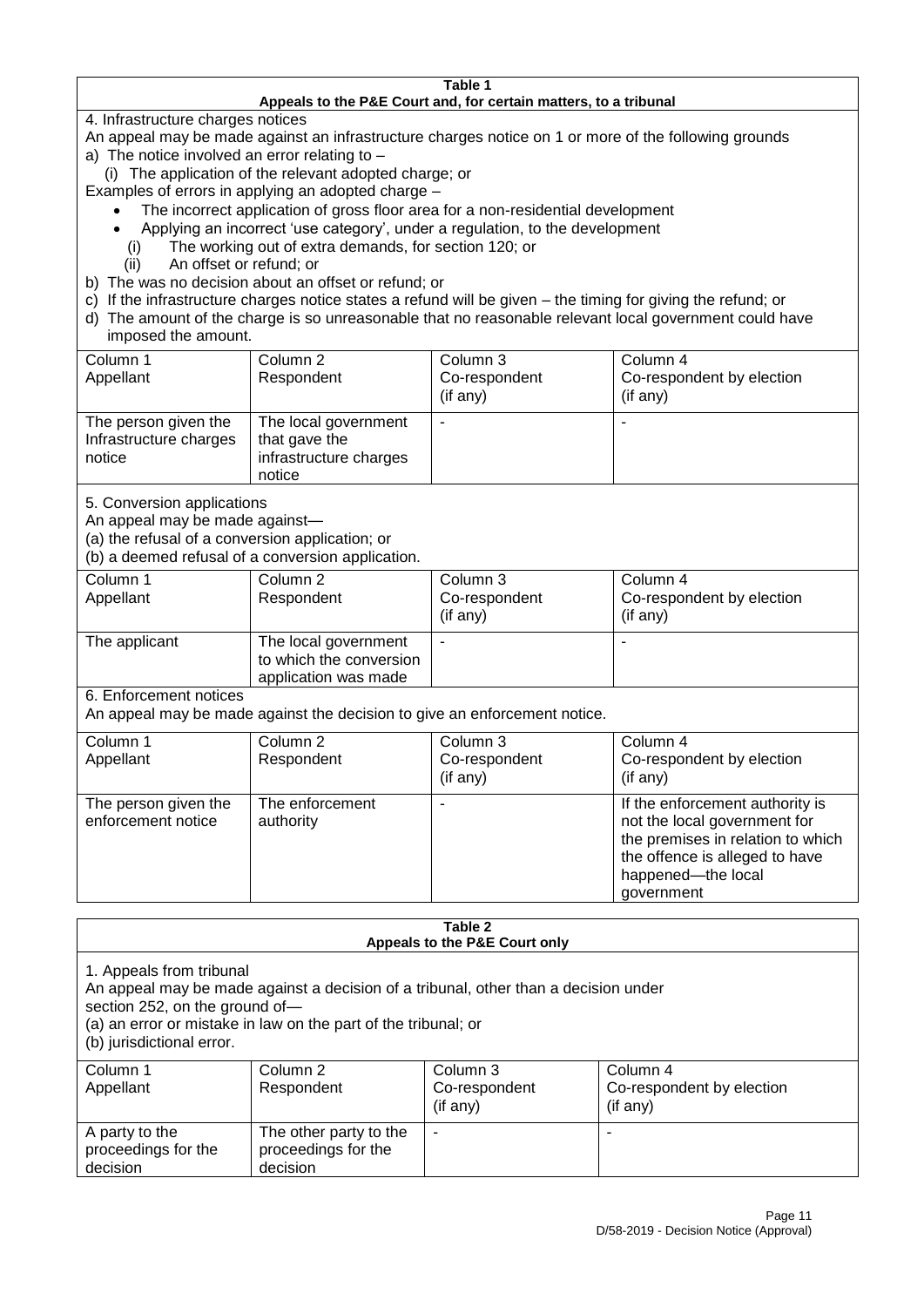#### **Table 2 Appeals to the P&E Court only**

2. Eligible submitter appeals

An appeal may be made against the decision to give a development approval, or an approval for a change application, to the extent that the decision relates to—

(a) any part of the development application for the development approval that required impact assessment; or (b) a variation request.

| Column 1<br>Appellant                                                                                                                                                                        | Column 2<br>Respondent                                                                                                     | Column 3<br>Co-respondent<br>(if any)                                                                                     | Column 4<br>Co-respondent by election<br>(if any)    |  |
|----------------------------------------------------------------------------------------------------------------------------------------------------------------------------------------------|----------------------------------------------------------------------------------------------------------------------------|---------------------------------------------------------------------------------------------------------------------------|------------------------------------------------------|--|
| 1 For a development<br>application-an<br>eligible submitter for<br>the development<br>application<br>2 For a change<br>application-an<br>eligible submitter for<br>the change<br>application | 1 For a development<br>application-the<br>assessment<br>manager<br>2 For a change<br>application-the<br>responsible entity | 1 The applicant<br>2 If the appeal is<br>about a concurrence<br>agency's referral<br>response---the<br>concurrence agency | Another eligible<br>submitter for the<br>application |  |
|                                                                                                                                                                                              |                                                                                                                            |                                                                                                                           |                                                      |  |

3. Eligible submitter and eligible advice agency appeals

An appeal may be made against a provision of a development approval, or failure to

include a provision in the development approval, to the extent the matter relates to—

(a) any part of the development application or the change application, for the development approval, that required impact assessment; or

(b) a variation request.

| Column 1<br>Appellant                                                                                                                                                                                                                                                                         | Column <sub>2</sub><br>Respondent                                                                                          | Column 3<br>Co-respondent<br>(if any)                                                                                   | Column 4<br>Co-respondent by election<br>(if any)            |
|-----------------------------------------------------------------------------------------------------------------------------------------------------------------------------------------------------------------------------------------------------------------------------------------------|----------------------------------------------------------------------------------------------------------------------------|-------------------------------------------------------------------------------------------------------------------------|--------------------------------------------------------------|
| 1 For a development<br>application-an<br>eligible submitter for<br>the development<br>application<br>2 For a change<br>application-an<br>eligible submitter for<br>the change<br>application<br>3 An eligible advice<br>agency for the<br>development<br>application or<br>change application | 1 For a development<br>application-the<br>assessment<br>manager<br>2 For a change<br>application-the<br>responsible entity | 1 The applicant<br>2 If the appeal is<br>about a concurrence<br>agency's referral<br>response-the<br>concurrence agency | Another eligible submitter for the<br>application            |
| 4. Compensation claims<br>An appeal may be made against-<br>(a) a decision under section 32 about a compensation claim; or<br>(b) a decision under section 265 about a claim for compensation; or<br>(c) a deemed refusal of a claim under paragraph (a) or (b).                              |                                                                                                                            |                                                                                                                         |                                                              |
| Column 1<br>Appellant                                                                                                                                                                                                                                                                         | Column <sub>2</sub><br>Respondent                                                                                          | Column 3<br>Co-respondent<br>(if any)                                                                                   | Column <sub>4</sub><br>Co-respondent by election<br>(if any) |
| A person dissatisfied<br>with the decision                                                                                                                                                                                                                                                    | The local<br>government to which                                                                                           |                                                                                                                         |                                                              |

5. Registered premises

the claim was made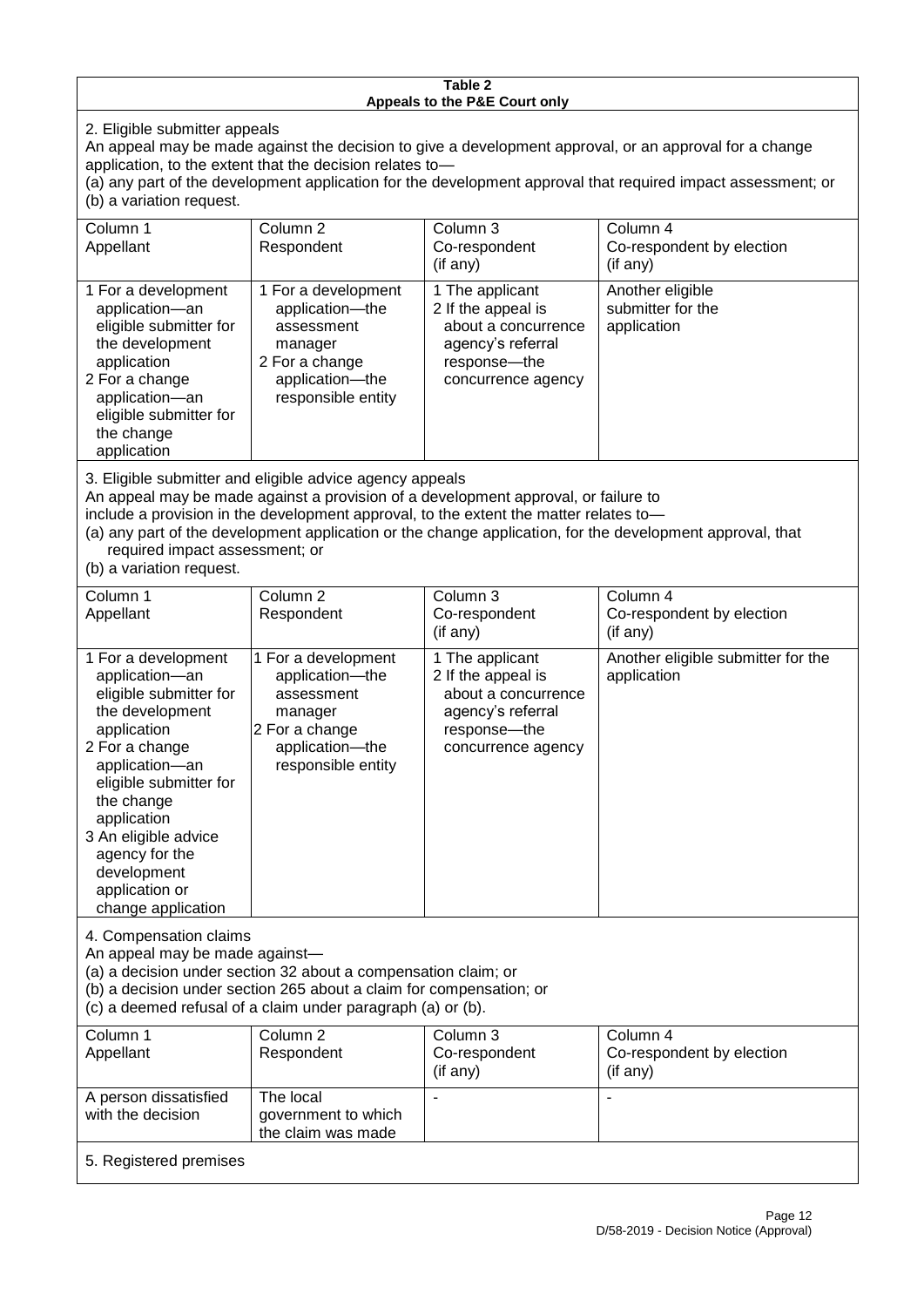| Table 2                                                                                                                                                                                                                                                                                              |                                                                                                                                                                                                                                                                                  |                                                  |                                                                                                                                                                             |  |  |
|------------------------------------------------------------------------------------------------------------------------------------------------------------------------------------------------------------------------------------------------------------------------------------------------------|----------------------------------------------------------------------------------------------------------------------------------------------------------------------------------------------------------------------------------------------------------------------------------|--------------------------------------------------|-----------------------------------------------------------------------------------------------------------------------------------------------------------------------------|--|--|
| Appeals to the P&E Court only<br>An appeal may be made against a decision of the Minister under chapter 7, part 4.                                                                                                                                                                                   |                                                                                                                                                                                                                                                                                  |                                                  |                                                                                                                                                                             |  |  |
| Column 1                                                                                                                                                                                                                                                                                             | Column <sub>2</sub>                                                                                                                                                                                                                                                              | Column 3                                         | Column 4                                                                                                                                                                    |  |  |
| Appellant                                                                                                                                                                                                                                                                                            | Respondent                                                                                                                                                                                                                                                                       | Co-respondent<br>(if any)                        | Co-respondent by election<br>(if any)                                                                                                                                       |  |  |
| 1 A person given a<br>decision notice about<br>the decision<br>2 If the decision is to<br>register premises or<br>renew the<br>registration of<br>premises-an owner<br>or occupier of<br>premises in the<br>affected area for the<br>registered premises<br>who is dissatisfied<br>with the decision | The Minister                                                                                                                                                                                                                                                                     | $\overline{\phantom{a}}$                         | If an owner or occupier starts the<br>appeal - the owner of the<br>registered premises                                                                                      |  |  |
| 6. Local laws<br>development; or                                                                                                                                                                                                                                                                     | An appeal may be made against a decision of a local government, or conditions applied,<br>under a local law about-<br>(a) the use of premises, other than a use that is the natural and ordinary consequence of prohibited<br>(b) the erection of a building or other structure. |                                                  |                                                                                                                                                                             |  |  |
| Column 1<br>Appellant                                                                                                                                                                                                                                                                                | Column <sub>2</sub><br>Respondent                                                                                                                                                                                                                                                | Column <sub>3</sub><br>Co-respondent<br>(if any) | Column 4<br>Co-respondent by election<br>(if any)                                                                                                                           |  |  |
| A person who-<br>(a) applied for the<br>decision; and<br>(b) is dissatisfied with<br>the decision or<br>conditions.                                                                                                                                                                                  | The local government                                                                                                                                                                                                                                                             | $\overline{\phantom{a}}$                         |                                                                                                                                                                             |  |  |
| Table 3                                                                                                                                                                                                                                                                                              |                                                                                                                                                                                                                                                                                  |                                                  |                                                                                                                                                                             |  |  |
| Appeals to the tribunal only<br>1. Building advisory agency appeals<br>An appeal may be made against giving a development approval for building work to the extent the building<br>work required code assessment against the building assessment provisions.                                         |                                                                                                                                                                                                                                                                                  |                                                  |                                                                                                                                                                             |  |  |
| Column 1<br>Appellant                                                                                                                                                                                                                                                                                | Column <sub>2</sub><br>Respondent                                                                                                                                                                                                                                                | Column 3<br>Co-respondent<br>(if any)            | Column 4<br>Co-respondent by election<br>(if any)                                                                                                                           |  |  |
| A building advisory<br>agency for the<br>development application<br>related to the approval                                                                                                                                                                                                          | The assessment<br>manager                                                                                                                                                                                                                                                        | The applicant                                    | 1 A concurrence agency for the<br>development application<br>related to the approval<br>2 A private certifier for the<br>development application<br>related to the approval |  |  |
| 3. Certain decisions under the Building Act and the Plumbing and Drainage Act<br>An appeal may be made against a decision under-<br>(a) the Building Act, other than a decision made by the Queensland Building and Construction Commission; or<br>(b) the Plumbing and Drainage Act, part 4 or 5.   |                                                                                                                                                                                                                                                                                  |                                                  |                                                                                                                                                                             |  |  |
| Column 1<br>Appellant                                                                                                                                                                                                                                                                                | Column <sub>2</sub><br>Respondent                                                                                                                                                                                                                                                | Column 3<br>Co-respondent<br>(if any)            | Column 4<br>Co-respondent by election<br>(if any)                                                                                                                           |  |  |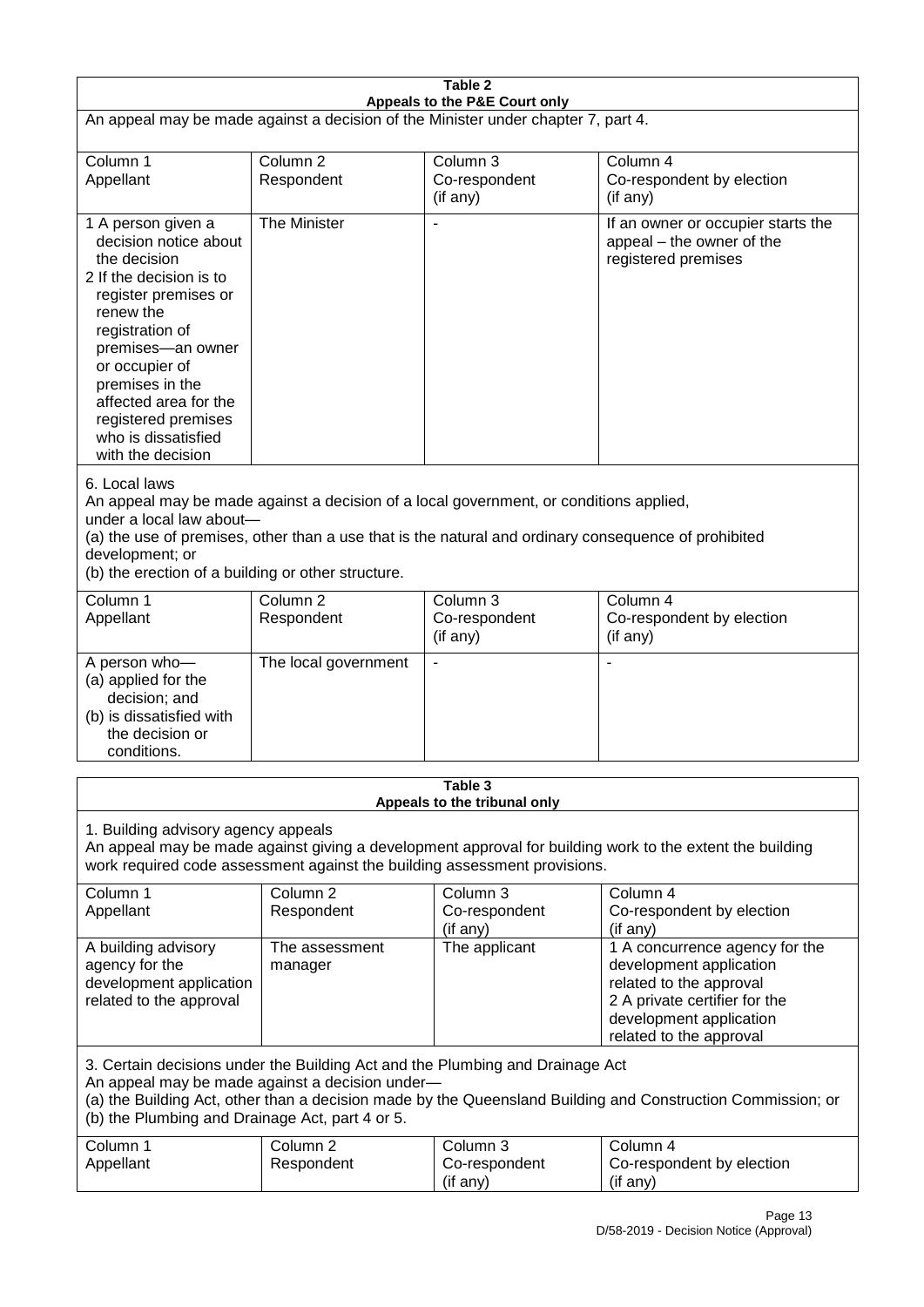| Table 3                                                                                                                                                                                                                              |                                                              |                              |                                       |  |
|--------------------------------------------------------------------------------------------------------------------------------------------------------------------------------------------------------------------------------------|--------------------------------------------------------------|------------------------------|---------------------------------------|--|
|                                                                                                                                                                                                                                      |                                                              | Appeals to the tribunal only |                                       |  |
| A person who received,<br>or was entitled to<br>receive, notice of the<br>decision                                                                                                                                                   | The person who made<br>the decision                          |                              |                                       |  |
| 4. Local government failure to decide application under the Building Act<br>An appeal may be made against a local government's failure to decide an application under the Building Act<br>within the period required under that Act. |                                                              |                              |                                       |  |
| Column 1                                                                                                                                                                                                                             | Column 2                                                     | Column 3                     | Column 4                              |  |
| Appellant                                                                                                                                                                                                                            | Respondent                                                   | Co-respondent<br>(if any)    | Co-respondent by election<br>(if any) |  |
| A person who was<br>entitled to receive,<br>notice of the decision                                                                                                                                                                   | The local government<br>to which the<br>application was made |                              |                                       |  |